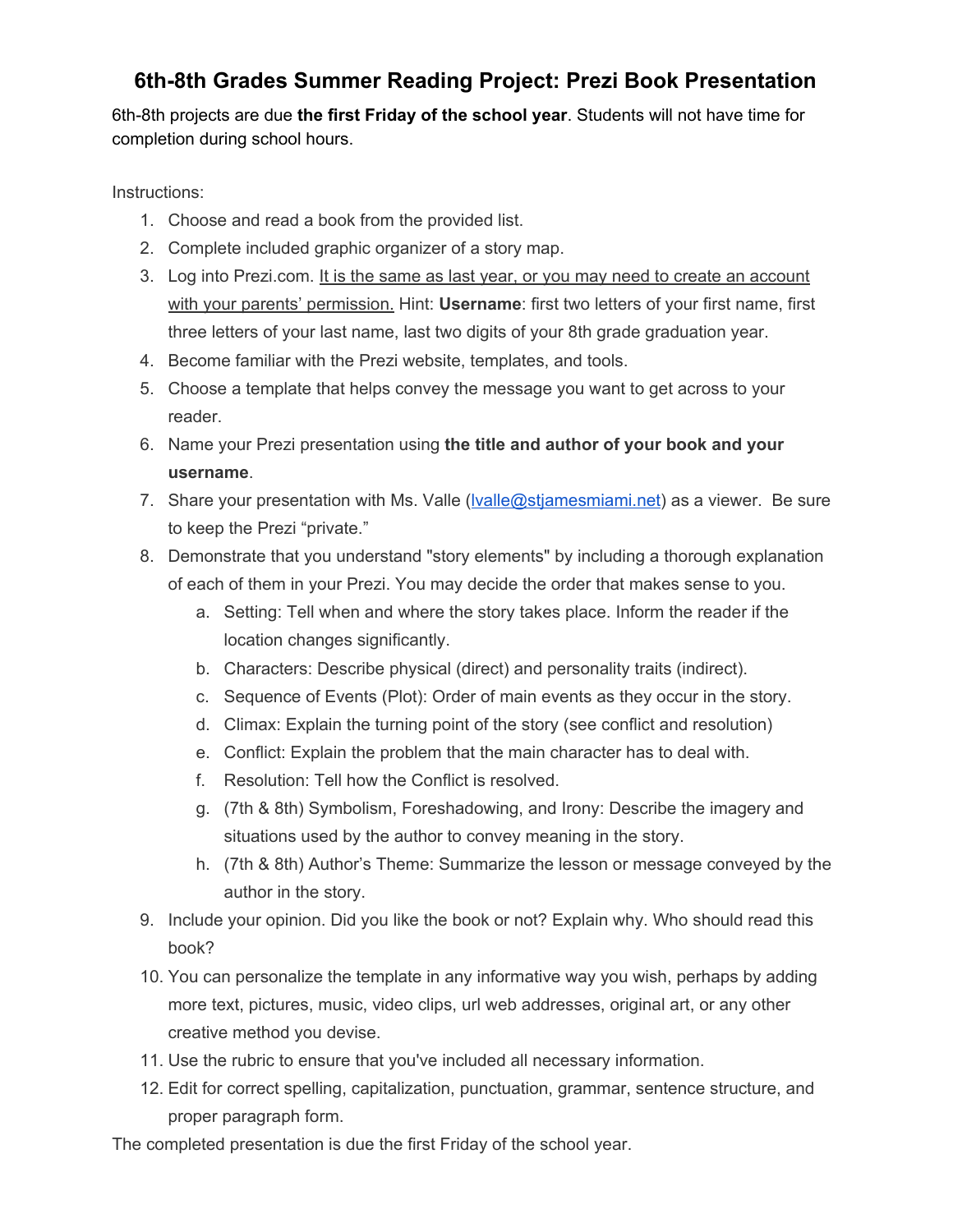# Summer Reading Project: Prezi Book Report Rubric

| <b>Task</b>                                                 | Earned Pts. |
|-------------------------------------------------------------|-------------|
| Select an appropriate reading level book from the list.     | /5          |
| Read book in its entirety by due date.                      | /5          |
| Use Prezi to create presentation.                           | /10         |
| Complete presentation is by Friday, August 28, 2014.        | /10         |
| Display the book title, author and student's username       | /5          |
| Explain when the story takes place                          | /5          |
| Explain where the story takes place                         | /5          |
| List major characters                                       | /5          |
| Describe major characters' physical and personality traits  | /5          |
| Summarize the plot in sequence                              | /5          |
| Identify a main character's conflict                        | /5          |
| Identify the climax of the story                            | /5          |
| Explain the story's resolution                              | /5          |
| Summarize author's theme                                    | /5          |
| Explain symbolism/foreshadowing/irony (7/8)                 | /5          |
| Include a paragraph sharing your own opinion of the book    | /5          |
| Insert at least three images, links and/or a video clips    | /10         |
| <b>Total possible points</b>                                | /100        |
| Insert meaningful music to accompany presentation: Bonus +5 |             |
| <b>Final Grade</b>                                          |             |

Comments: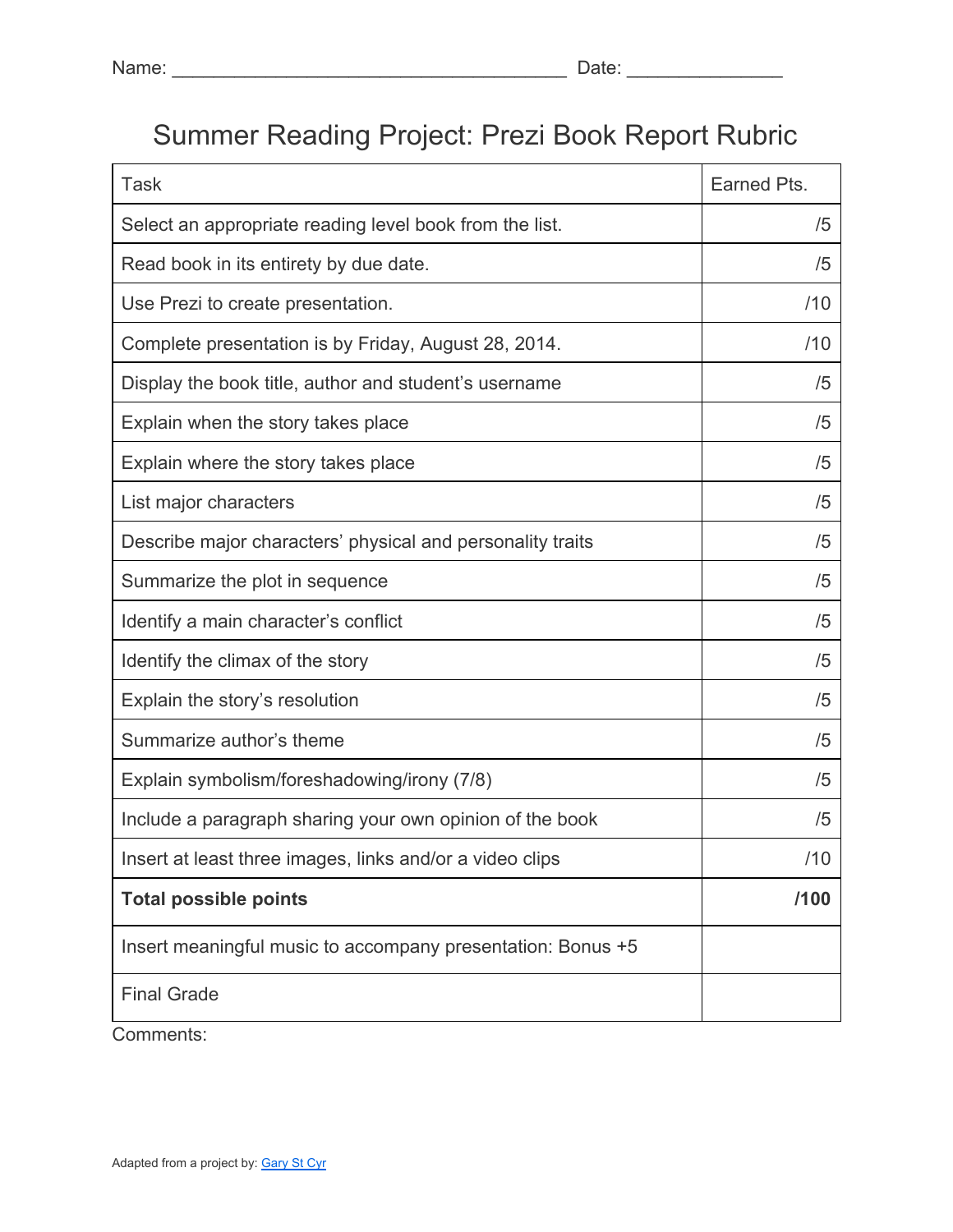#### **Summer Reading Project**

Read at least three books that are on your level and record minutes read on your booklog. Choose one book for the story map/presentation project.

#### **:: Standard Book List for 6th 8th Grades ::**

| <b>Author</b> | <b>Title</b>                          | Level |
|---------------|---------------------------------------|-------|
| Austen        | Pride and Prejudice                   | 12.0  |
| Avi           | The Good Dog                          | 3.7   |
| Abbott        | Firegirl                              | 4.1   |
| Choldenko     | Al Capone Does My Shirts              | 3.5   |
| Cooney        | The Face on the Milk Carton           | 4.8   |
| <b>Draper</b> | Out of My Mind                        | 4.3   |
| <b>DuPrau</b> | City of Ember                         | 5.0   |
| O'Dell        | Black Star, Bright Dawn               | 4.3   |
| Farmer        | House of the Scorpion                 | 5.1   |
| Freedman      | Lincoln: A Photobiography             | 7.7   |
| Giff          | Nory Ryan's Song                      | 4.3   |
| Hillendrand   | Seabiscuit: An American Legend        | 7.5   |
| Jimenez       | <b>Breaking Through</b>               | 5.3   |
| Kadohata      | Kira-Kira (pronounced Keera-Keera)    | 4.7   |
| Larson        | Hattie Big Sky                        | 4.4   |
| London        | Call of the Wild                      | 8.0   |
| Lord          | A Handful of Stars                    | 4.4   |
| Lupica        | Heat                                  | 5.3   |
| Mikaelsen     | <b>Touching Spirit Bear</b>           | 5.3   |
| Morpurgo      | War Horse                             | 5.9   |
| Nixon         | Other Side of Dark                    | 4.0   |
| Park          | <b>Project Mulberry</b>               | 4.3   |
| Paterson      | <b>Bridge to Terabithia</b>           | 4.6   |
| Paver         | <b>Wolf Brother</b>                   | 4.5   |
| Peck          | The Teacher's Funeral                 | 4.7   |
| Riordan       | Percy Jackson and the Lightning Thief | 4.7   |
| Schmidt       | <b>Wednesday Wars</b>                 | 5.9   |
| Stevenson     | Kidnapped                             | 7.6   |
| Van Draanen   | Flipped                               | 4.8   |
| Yep           | Dragonwings                           | 5.3   |
| Yolen         | Devil's Arithmetic                    | 4.6   |

My ZPD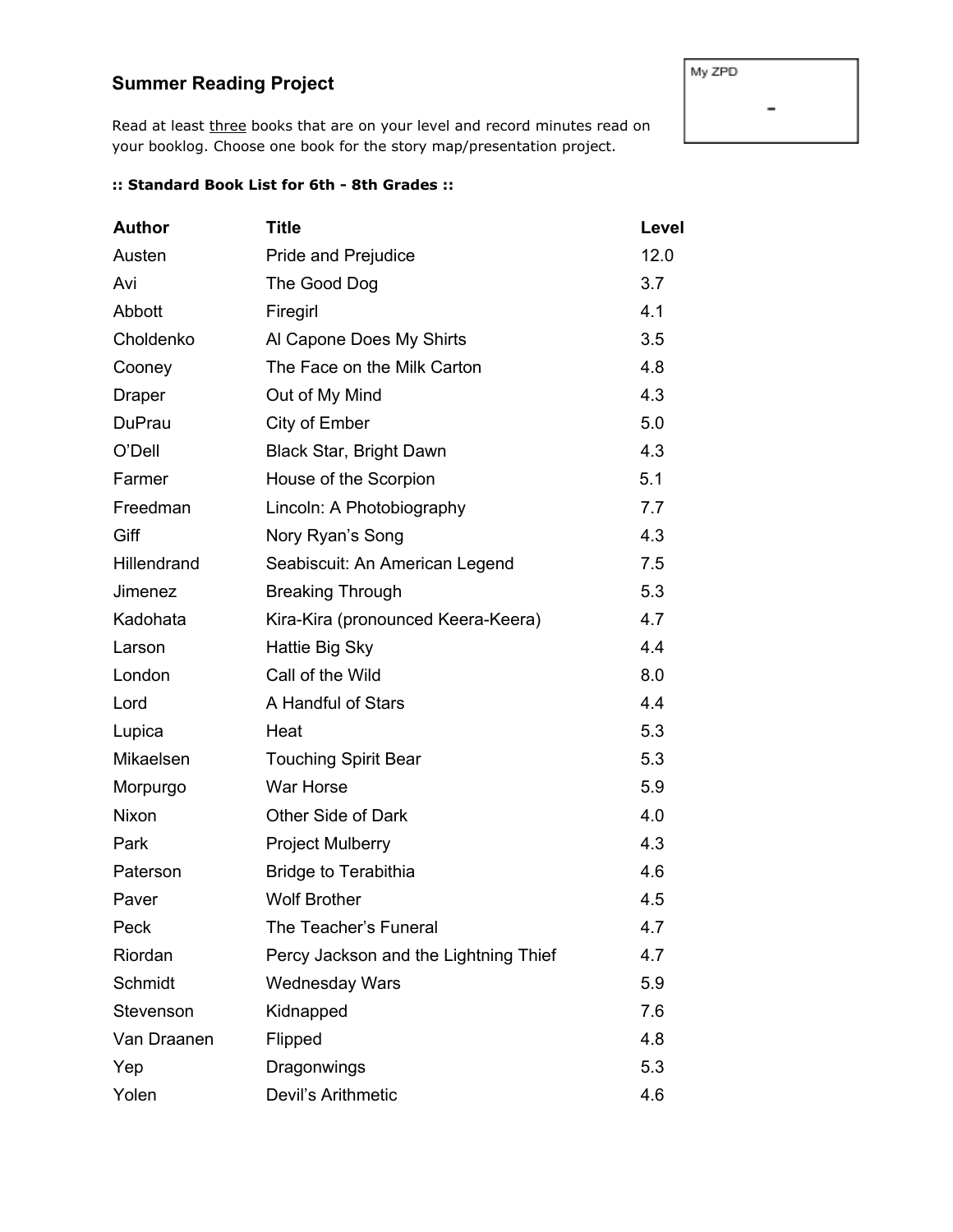|         | CHALLENGE                                                                                                                                                                                                                           |                             |  |
|---------|-------------------------------------------------------------------------------------------------------------------------------------------------------------------------------------------------------------------------------------|-----------------------------|--|
|         | <b>READING LOG</b><br>Name: Contract of Contract the theory and the theory and the set                                                                                                                                              |                             |  |
|         | Grade/Class Contract Contract of the Class                                                                                                                                                                                          |                             |  |
|         | Use this reading log to record your time. To make sure your minutes get counted toward the<br>Summer Reading World Record, please log them online at www.scholastic.com/summer.                                                     |                             |  |
|         | <b>Book Title</b>                                                                                                                                                                                                                   | Minutes Read Total          |  |
|         | Week 1 Million and Communication of the series of the series of the series of the series of the series of the                                                                                                                       |                             |  |
|         |                                                                                                                                                                                                                                     |                             |  |
|         | Week 3   https://www.com/www.com/www.com/www.com/www.com/www.com/www.com/                                                                                                                                                           |                             |  |
|         | Week 4                                                                                                                                                                                                                              |                             |  |
|         | Week 5                                                                                                                                                                                                                              |                             |  |
|         | Week 6                                                                                                                                                                                                                              |                             |  |
|         | Week 7 $+$ $+$ $+$ $+$ $ +$ $  -$                                                                                                                                                                                                   |                             |  |
|         | Week 8 $+ + + + + +$                                                                                                                                                                                                                |                             |  |
|         |                                                                                                                                                                                                                                     |                             |  |
| Week 10 |                                                                                                                                                                                                                                     |                             |  |
|         | Week 11 - Commission Commission (State of Commission Commission) and the commission of the Commission                                                                                                                               |                             |  |
| Week 12 | <u>kommunen mannan annan san 1940 ann</u> 400 an 400 ann 400 ann                                                                                                                                                                    |                             |  |
|         | Week 13                                                                                                                                                                                                                             |                             |  |
|         |                                                                                                                                                                                                                                     |                             |  |
|         | Week 15                                                                                                                                                                                                                             |                             |  |
|         | Week 16                                                                                                                                                                                                                             |                             |  |
|         | Week 17. <u>And the company of the set of the set of the set of the set of the set of the set of the set of the set of the set of the set of the set of the set of the set of the set of the set of the set of the set of the s</u> |                             |  |
|         |                                                                                                                                                                                                                                     |                             |  |
|         |                                                                                                                                                                                                                                     | <b>Total Minutes Read =</b> |  |
|         |                                                                                                                                                                                                                                     |                             |  |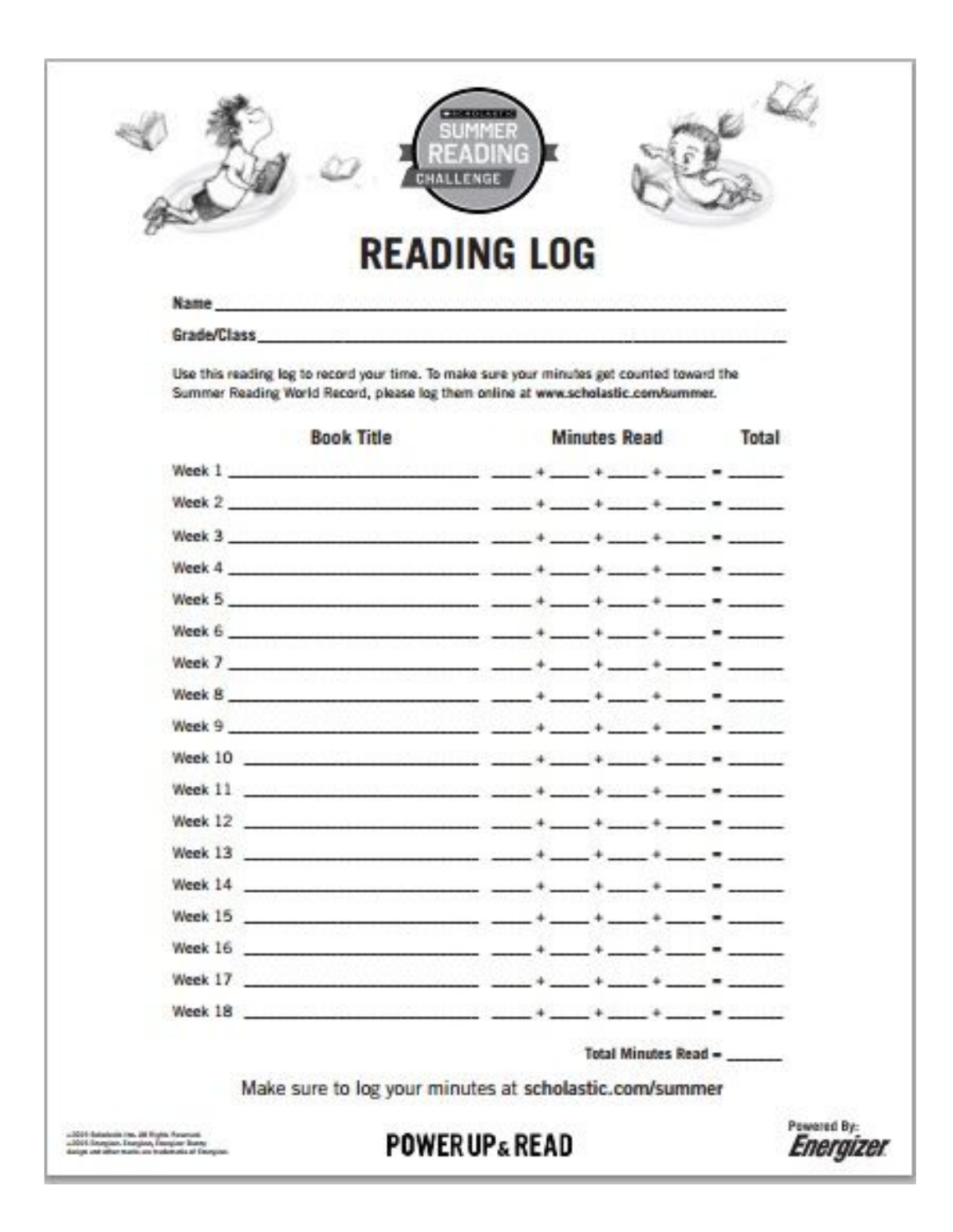

**Blackline Masters** 25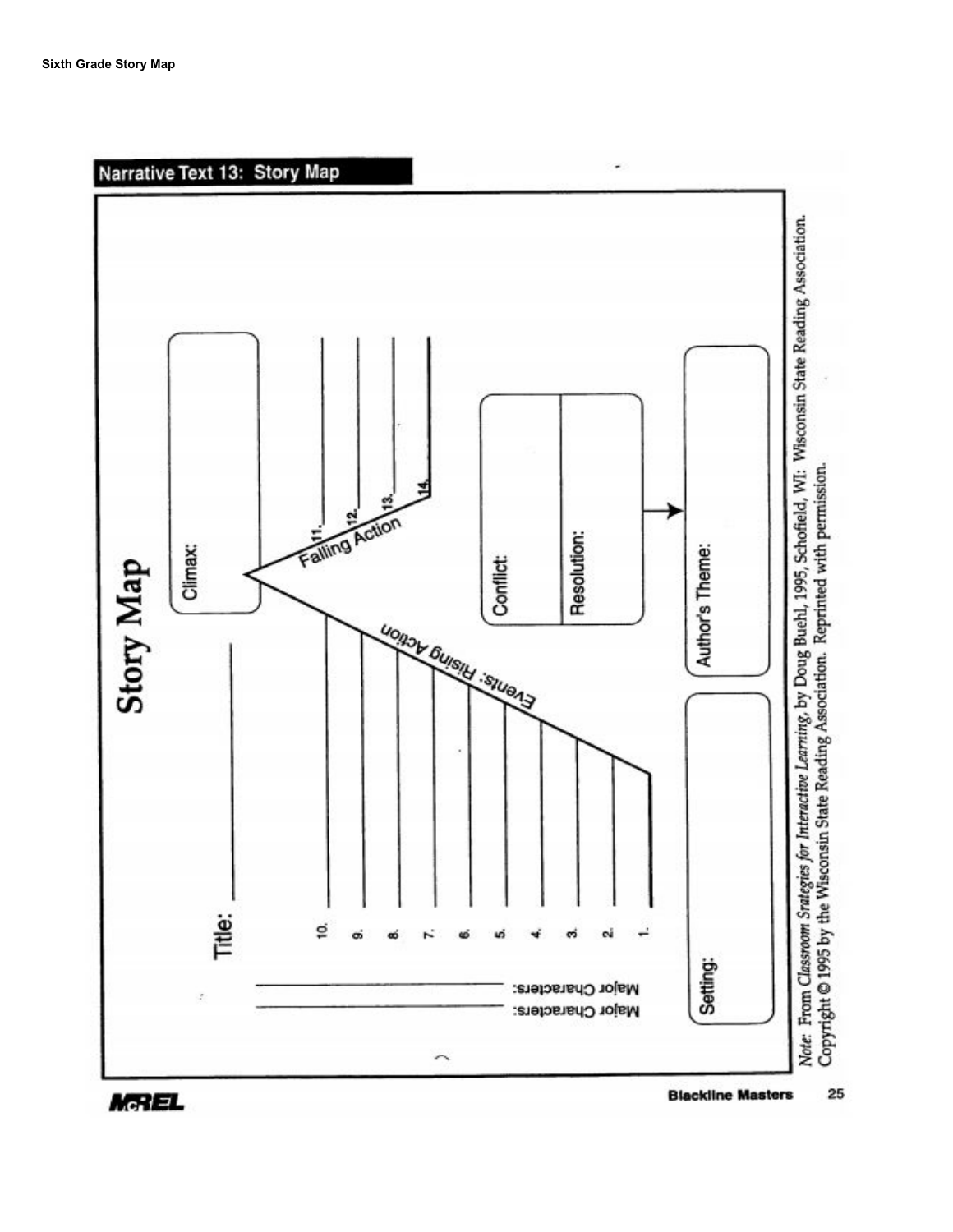

Name